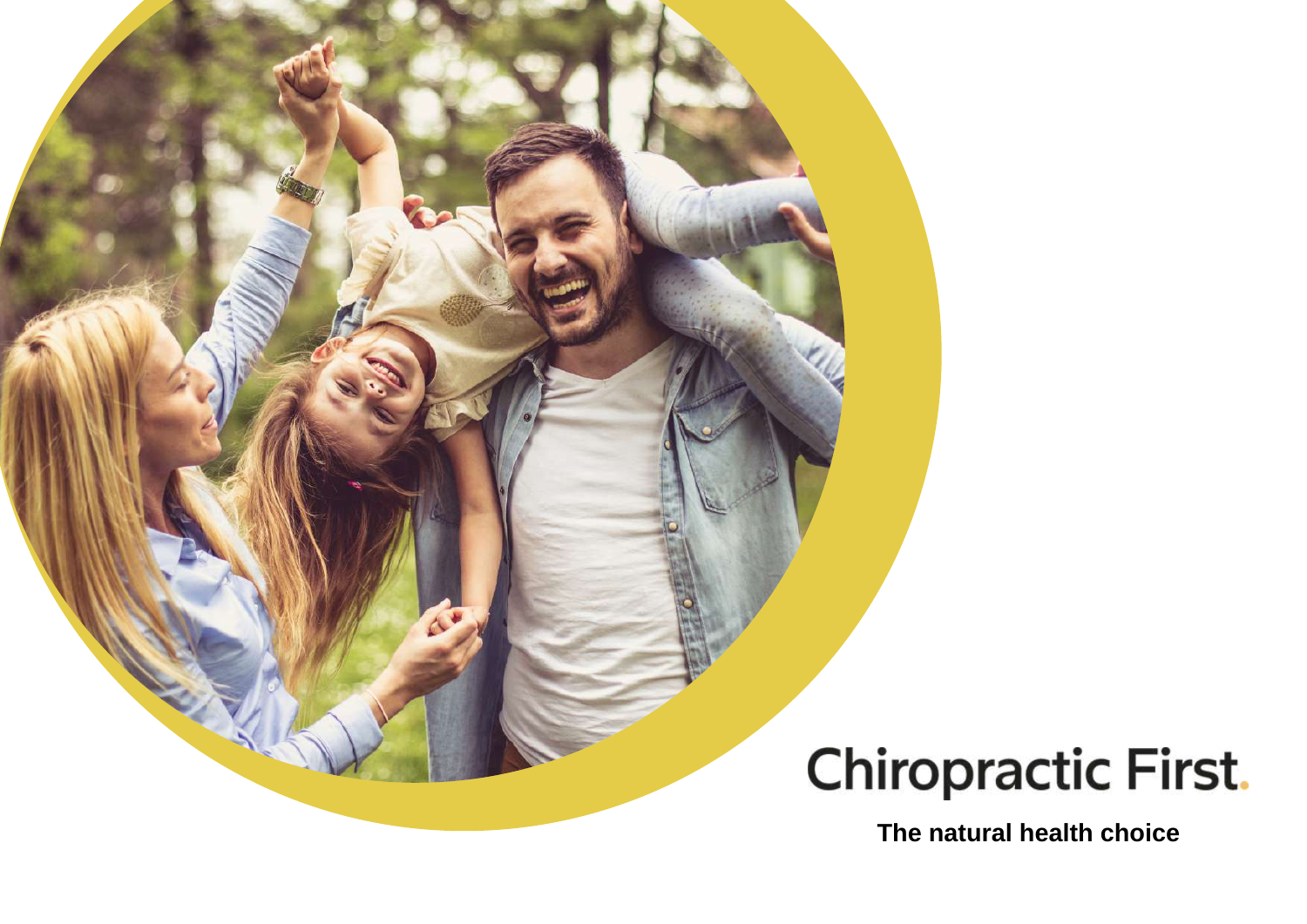## **YOU'RE NEVER TOO YOUNG OR TOO OLD FOR CHIROPRACTIC**

#### **BUT WHAT IS IT? –**

Chiropractic is a profession that specialises in the diagnosis, treatment and prevention of disorders affecting the musculoskeletal system, particularly the spine and its effects on your nervous system.

Chiropractic is the largest natural health care discipline in the United Kingdom and is regulated by the General Chiropractic Council.

Natural health care means that Chiropractors do not promote drugs or surgery. Our approach is to remove nervous system disturbance (usually along the spine) that can restore your ability to self-heal, or maintain your health.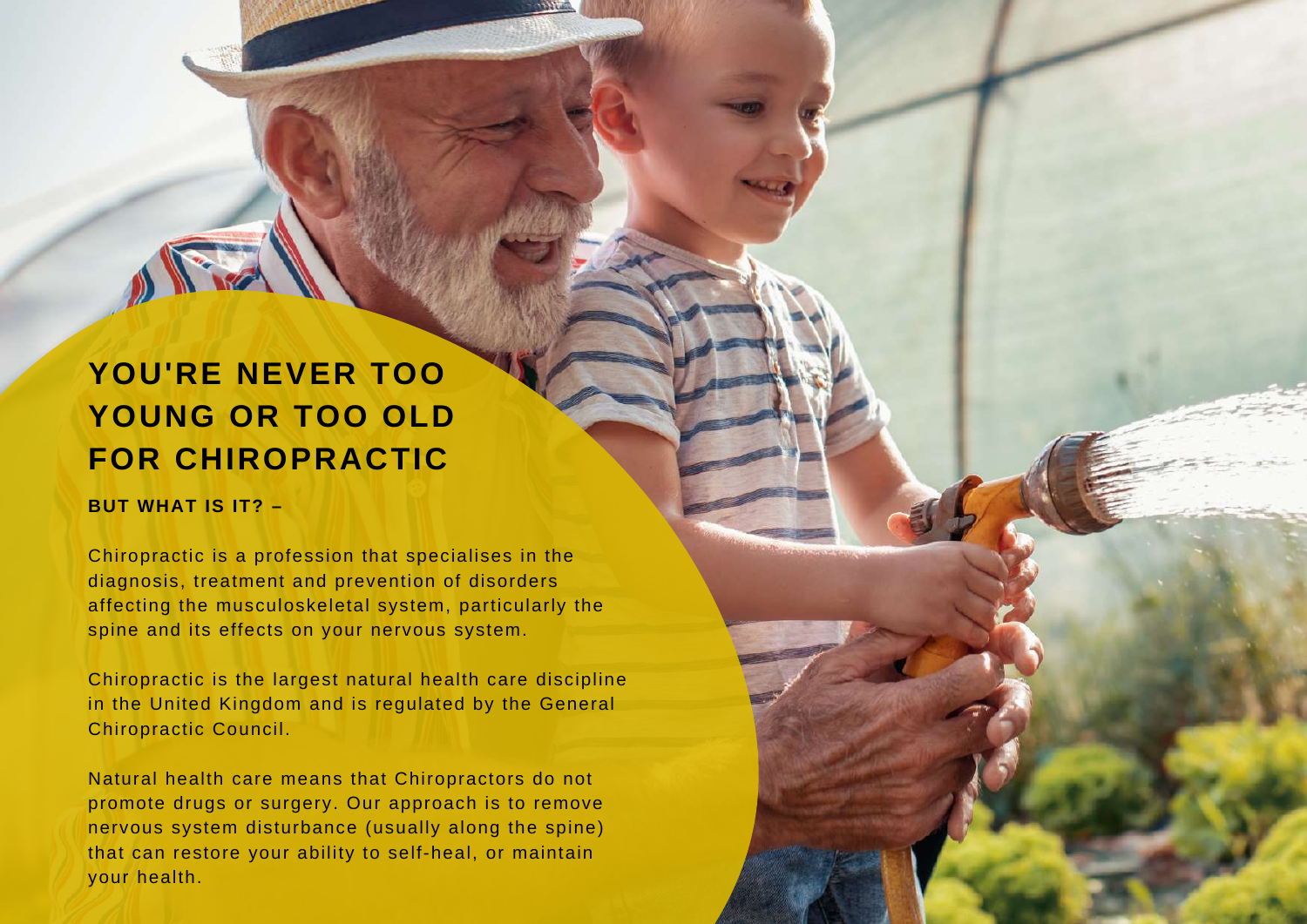## **WHAT TO EXPECT ON YOUR FIRST VISIT**

Your initial consultation will include an appropriate examination and history to accurately assess your health, address the underlying cause of nay symptoms and identify your specific concerns.

Using this information your Chiropractor will then establish an appropriate course of care and you a full report of their findings to help you understand your individual needs and what is required to achieve your health goals.

Following your report of findings you may be offered a Chiropractic adjustments almost immediately; however this may be delayed if further tests, x-rays or other information from your GP is required.

**"YOUR CHIROPRACTOR WILL HELP YOU UNDERSTAND YOUR INDIVIDUAL NEEDS AND WHAT IS REQUIRED TO ACHIEVE YOUR HEALTH GOALS."**

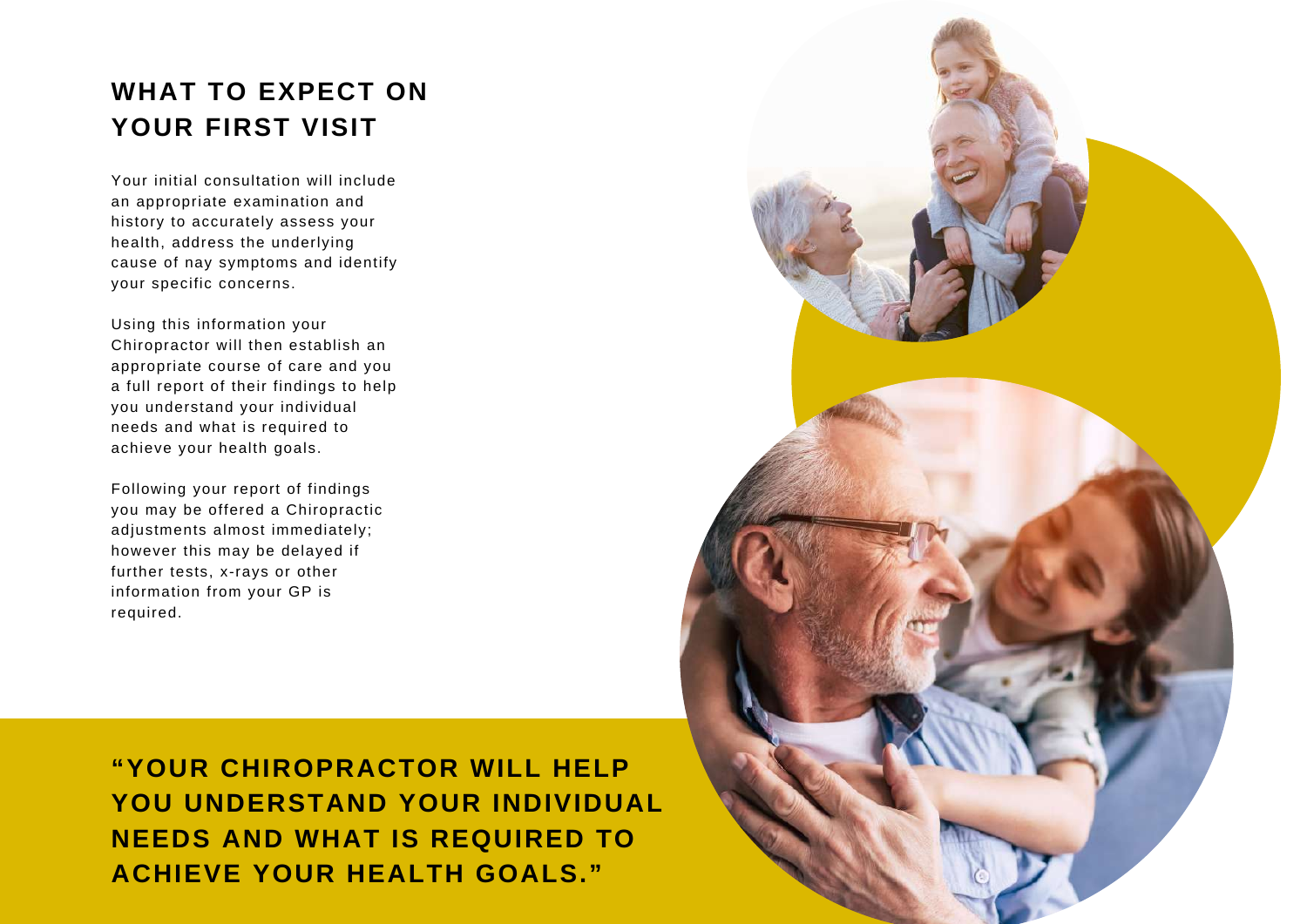

## **ASSESSMENT**

The aim of the first examination is to find out the cause of your symptoms.

The chiropractor will take a full medical history, examine and may take x-rays if required.

## **REPORT OF FINDINGS**

The chiropractor will explain your diagnosis to you, including viewing your X-rays, if they were required.

Treatment options will be discussed.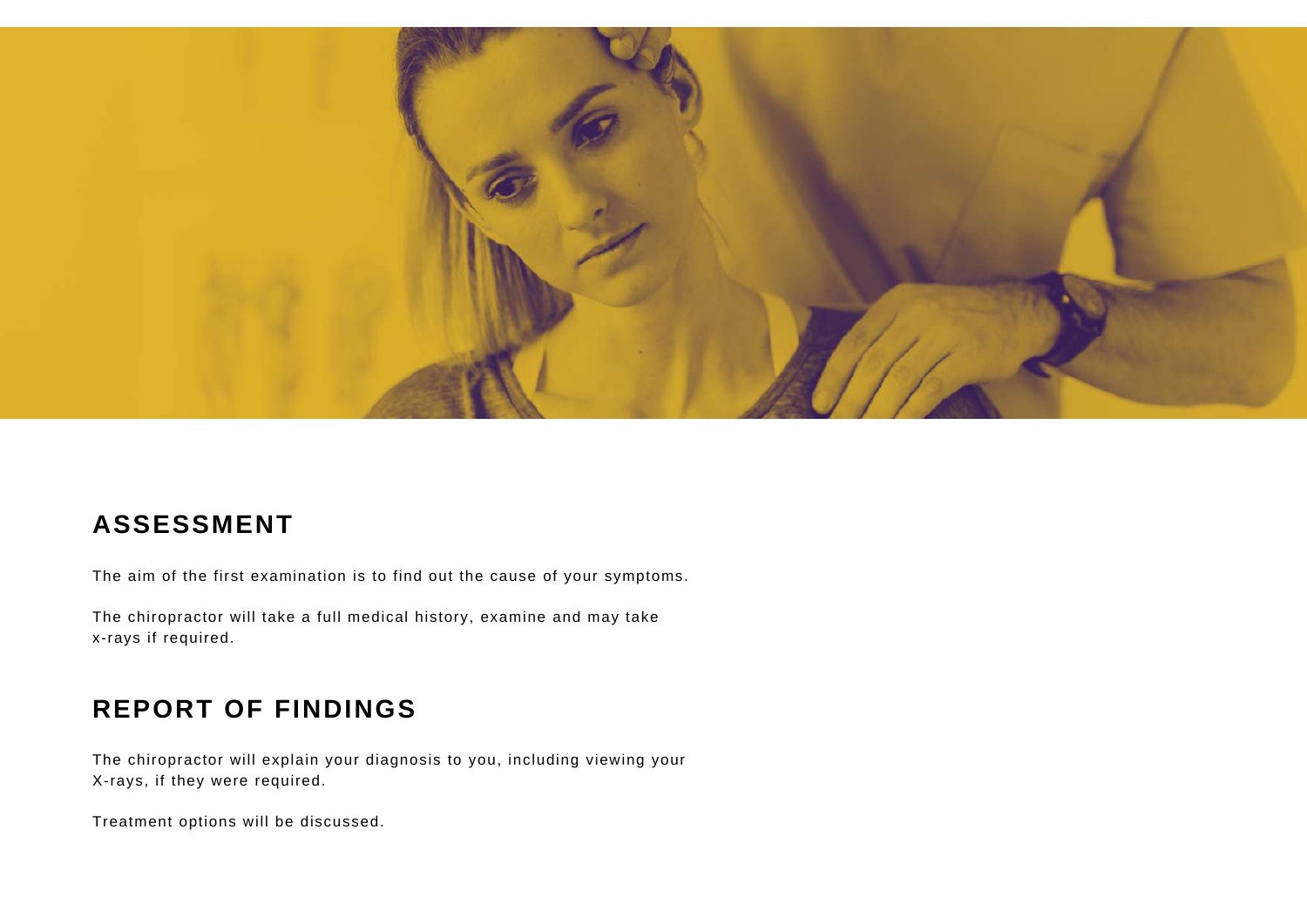

## **TREATMENT PLAN**

The chiropractor will have designed a custom treatment plan for your diagnosis and specific needs. It will have estimated recovery times, number of treatments displayed in a results folder. The clinic has a focus on long term results to prevent a recurrence of symptoms.

## **PAYMENT OPTIONS & HELP**

The chiropractor will have designed a custom treatment plan for your diagnosis and specific needs. It will have estimated recovery times, number of treatments displayed in a results folder. The clinic has a focus on long term results to prevent a recurrence of symptoms.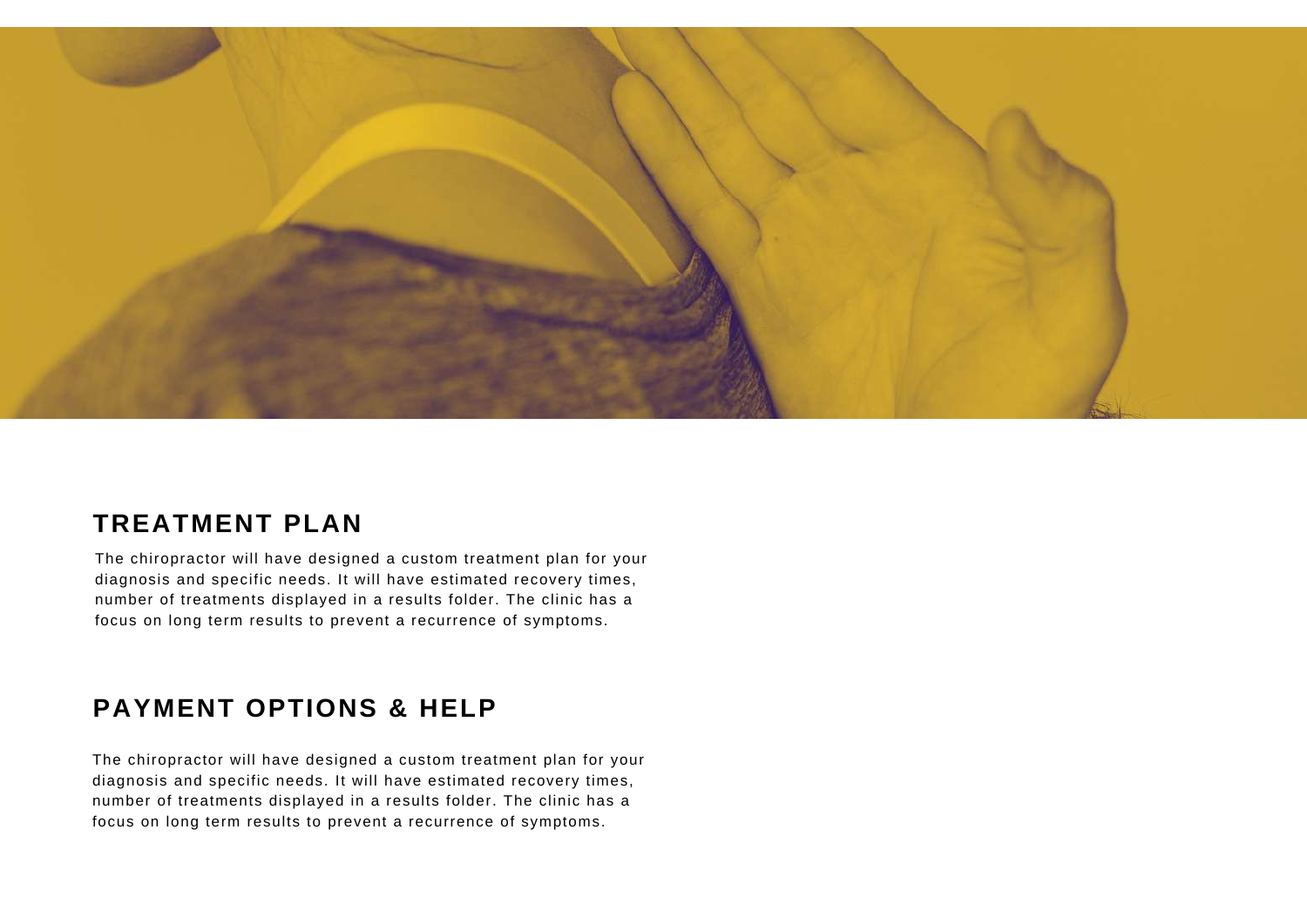## **HEALTHCARE PROVIDERS WE COVER**















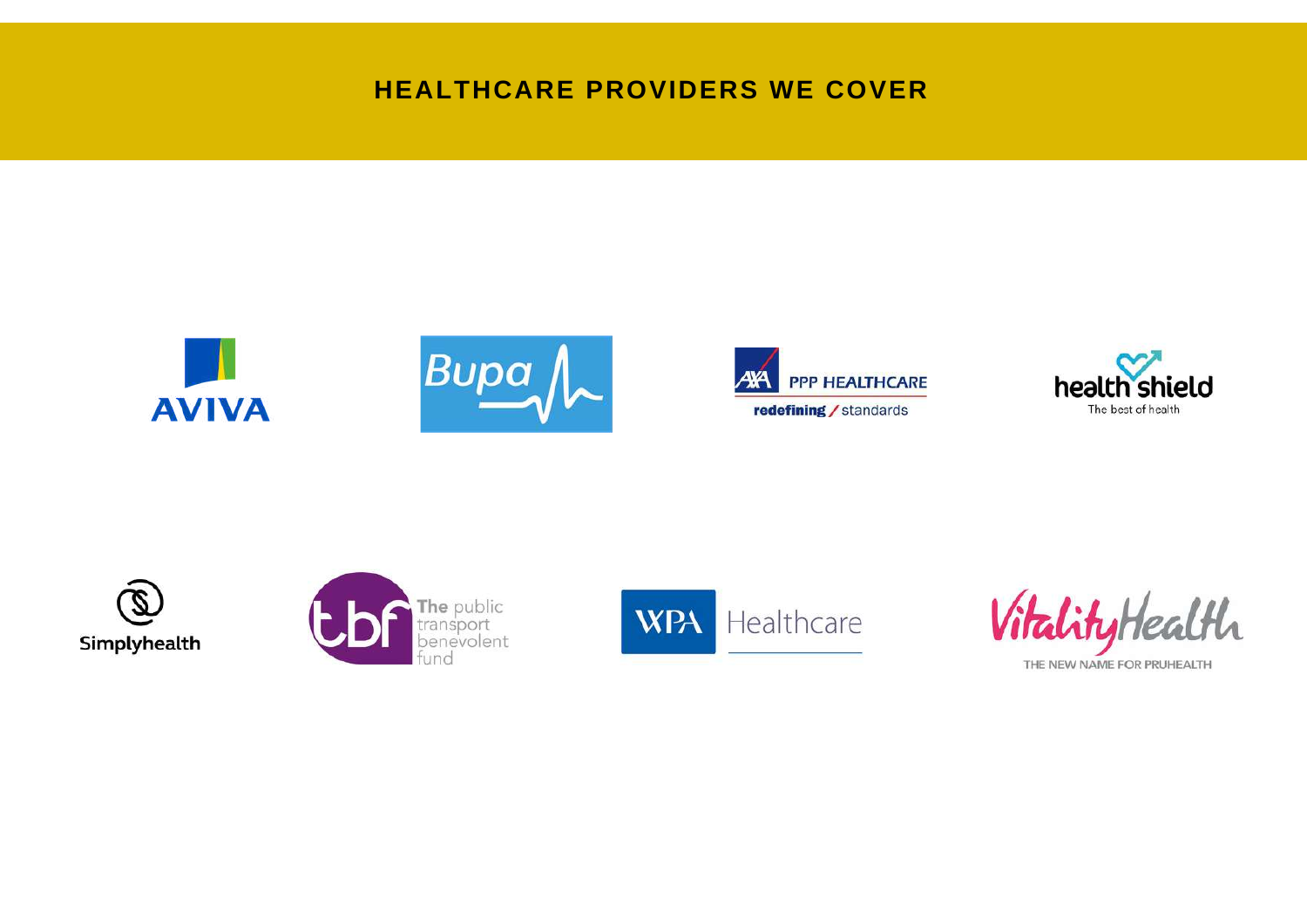Chiropractic care depends on the healing abilities of each individual and results may vary from person to person.

Regular adjustment visits, regular re-examination and progress reports are all part of your specific care plan. Some patients choose to continue care once they are moving and functioning better and they have regular checks irrespective of symptoms. This is often referred to as Wellness Care.

The perception of Chiropractic is often limited to the treatment of back or neck pain, but, as Primary Healthcare Providers, Chiropractors are consulted about a whole range of conditions.

Chiropractors also place an emphasis on nutrition and exercise, wellness and healthy lifestyle modifications which, when correctly applied, will improve the health of individuals.

## **"EVERYBODY RESPONDS DIFFERENTLY DUE TO THE UNDENIABLE FACT THAT EVERY HUMAN IS DIFFERENT."**

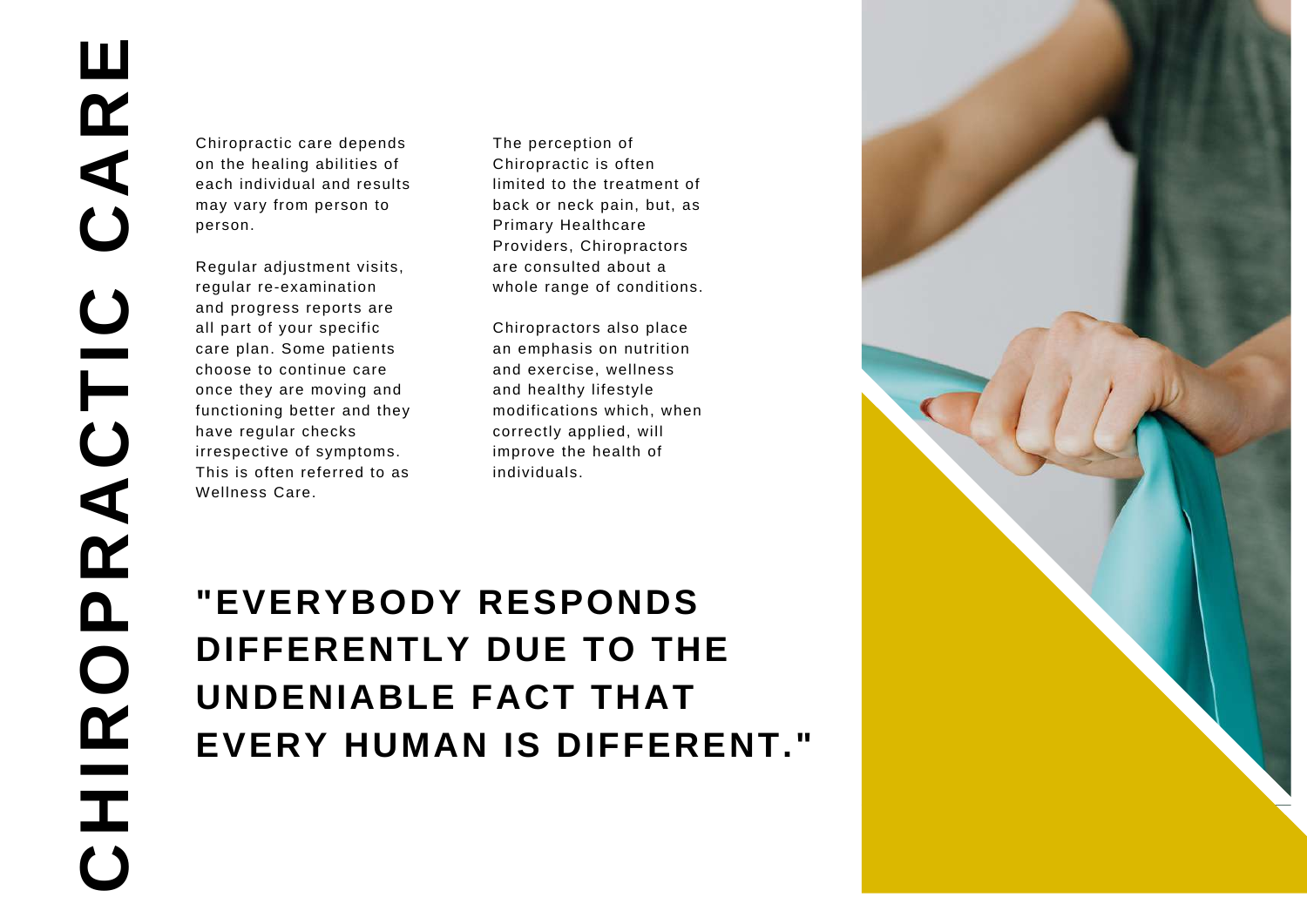

## **WHAT IS CHIROPRACTIC ADJUSTMENT?**

An adjustment is the name given to the corrective care delivered by the Chiropractor at each visit. There are many different ways to adjust the spine and these are modified to suit the specific needs of each patient.

An adjustment involves safe, often gentle, specific movements or pressure applied to the spine and other joints in order to encourage proper movement and appropriate support.

Your Chiropractor may use their hands or specialised tables to deliver a quick, targeted thrust, or an instrument that directs a repeatable force to remove any disturbance to your proper spinal motion and body support systems.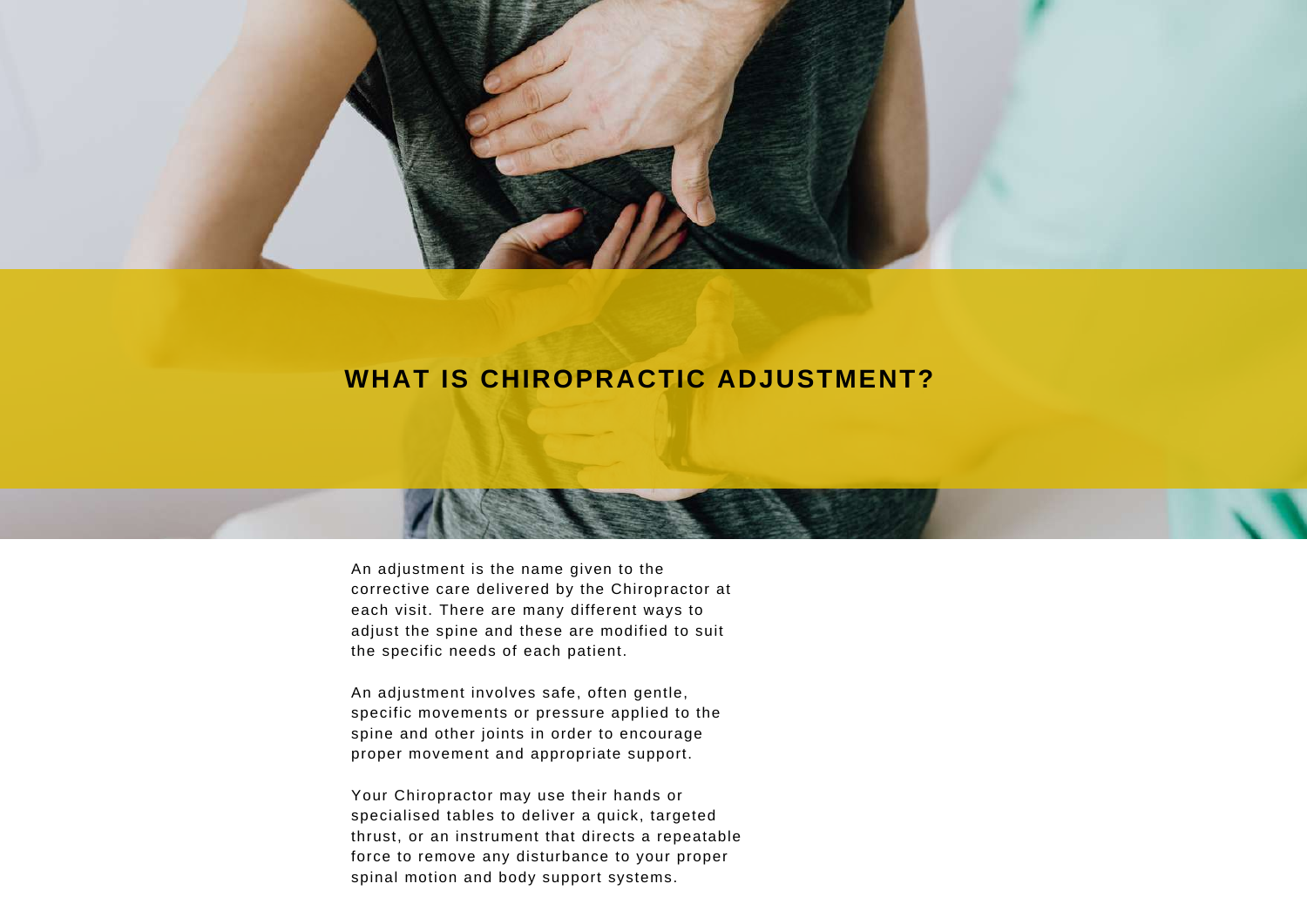Chiropractors provide care that is safe. Because the techniques used by chiropractors are acquired over years of study and experience, and are specifically tailored to your needs and condition, chiropractors have a n enviable safety record.

In fact, in the words of a classic New Zealand study, Chiropractic care is 'remarkably safe'.

Chiropractors use the lates t methods and techniques. With years of study, licen sin g examinations and continuing education seminars, Chiropractors in the United Kingdom are professional and well trained, using proven techniques and natural methods to help you ge t w ell **IS CHIROPRACTIC**<br>
CARE SAFE?<br>
In fact, in the<br>
classic New Zero<br>
"remarkably see<br>
"remarkably see<br>
"remarkably seed the construction of the construction of the chiropractors<br>
well hypers of the examinations of<br>
examinatio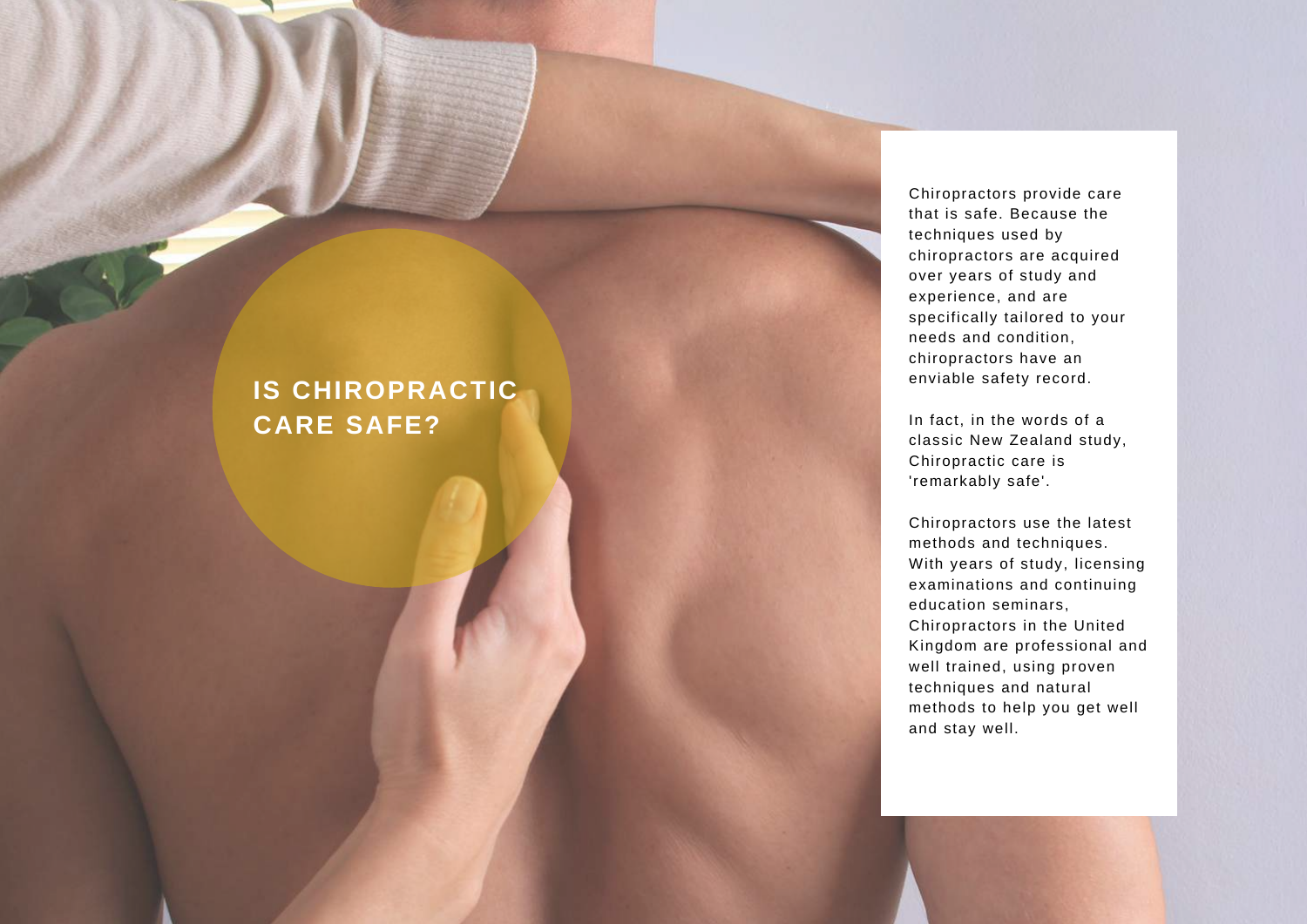

## **CHIROPRACTORS HONOUR YOUR HEALTH GOALS**

Whether you want short-term relief or a lifetime of wellness care, each member of the United Chiropractic Association stands ready to listen, provide choices and to support you and your family in achieving your individual health goals.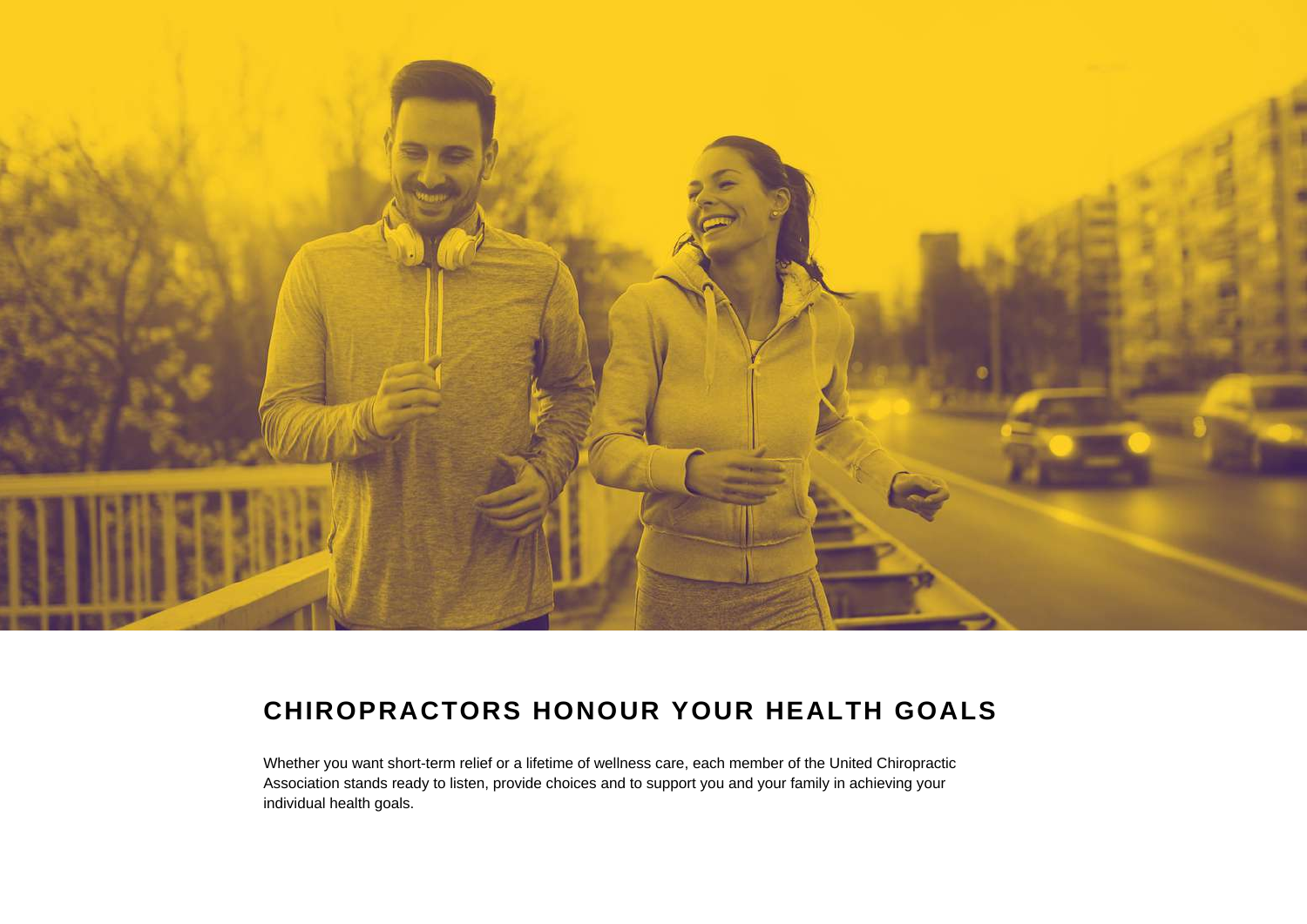## **Chiropractic First.**

### **GET IN TOUCH**

Chiropractic First 82 Goldstone Villas Hove, Brighton BN3 3RU United Kingdom

**01273 324466**



#### **OPENING TIMES**

**Monday** – 7:00 am - 8:00 pm **Tuesday** – 7:00 am - 8:00 pm **Wednesday** – 8:00 am - 7:00 pm **Thursday** – 7:00 am - 8:00 pm **Friday** – 7:00 am - 7:00 pm **Saturday** – 8:00 am - 2:00 pm